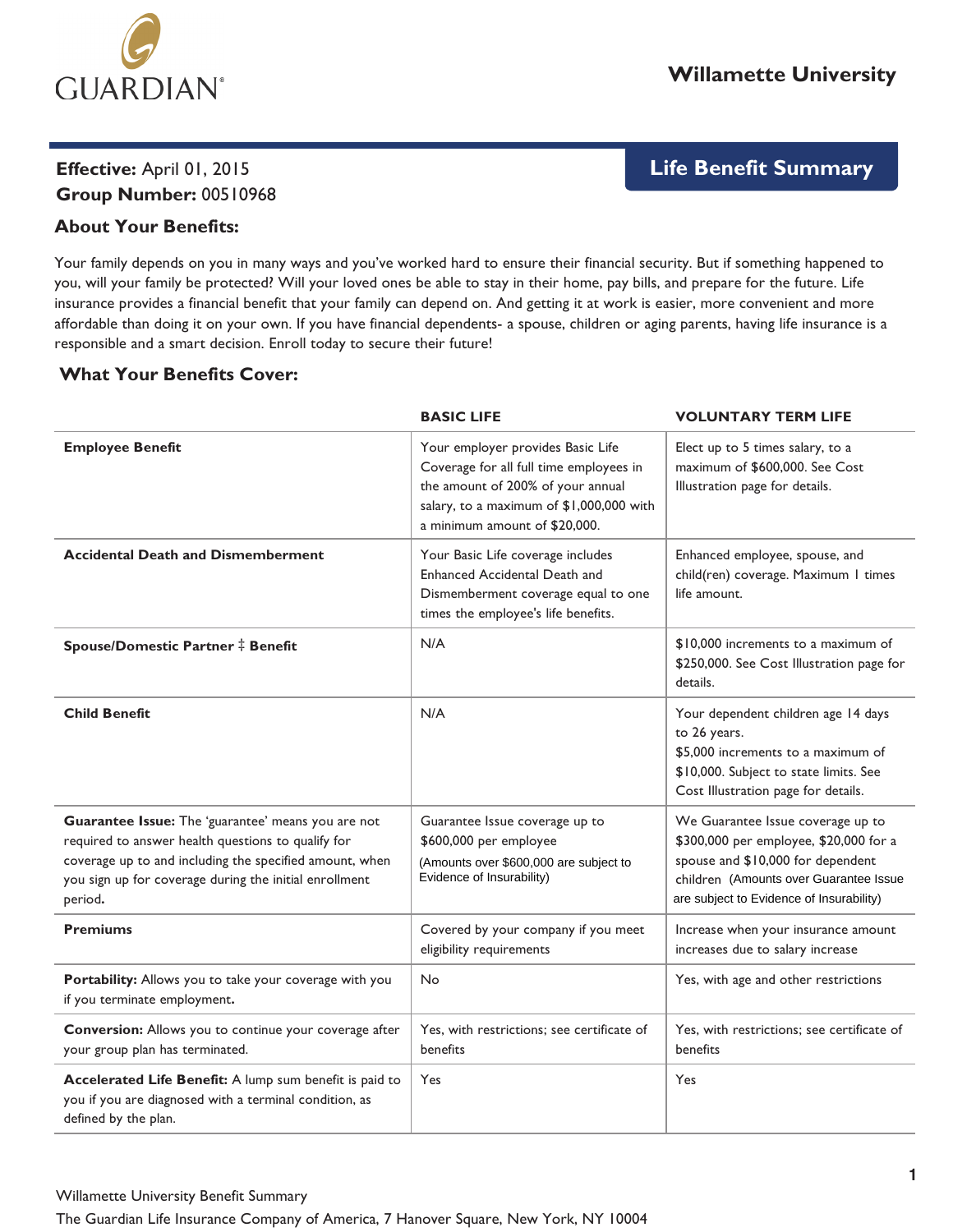|                                                                                                 | <b>BASIC LIFE</b>                                                                                      | <b>VOLUNTARY TERM LIFE</b>                                                                         |
|-------------------------------------------------------------------------------------------------|--------------------------------------------------------------------------------------------------------|----------------------------------------------------------------------------------------------------|
| <b>Waiver of Premiums:</b> Premium will not need to be paid<br>if you are totally disabled.     | For employees disabled prior to age 60,<br>with premiums waived until age 65, if<br>conditions are met | For employees disabled prior to age 60,<br>with premiums waived until age 65, if<br>conditions met |
| <b>Benefit Reductions:</b> Benefits are reduced by a certain<br>percentage as an employee ages. | 33% at age 70, 50% at age 75                                                                           | 33% at age 70, 50% at age 75                                                                       |

Subject to coverage limits

**Spouse coverage terminates at age 70.**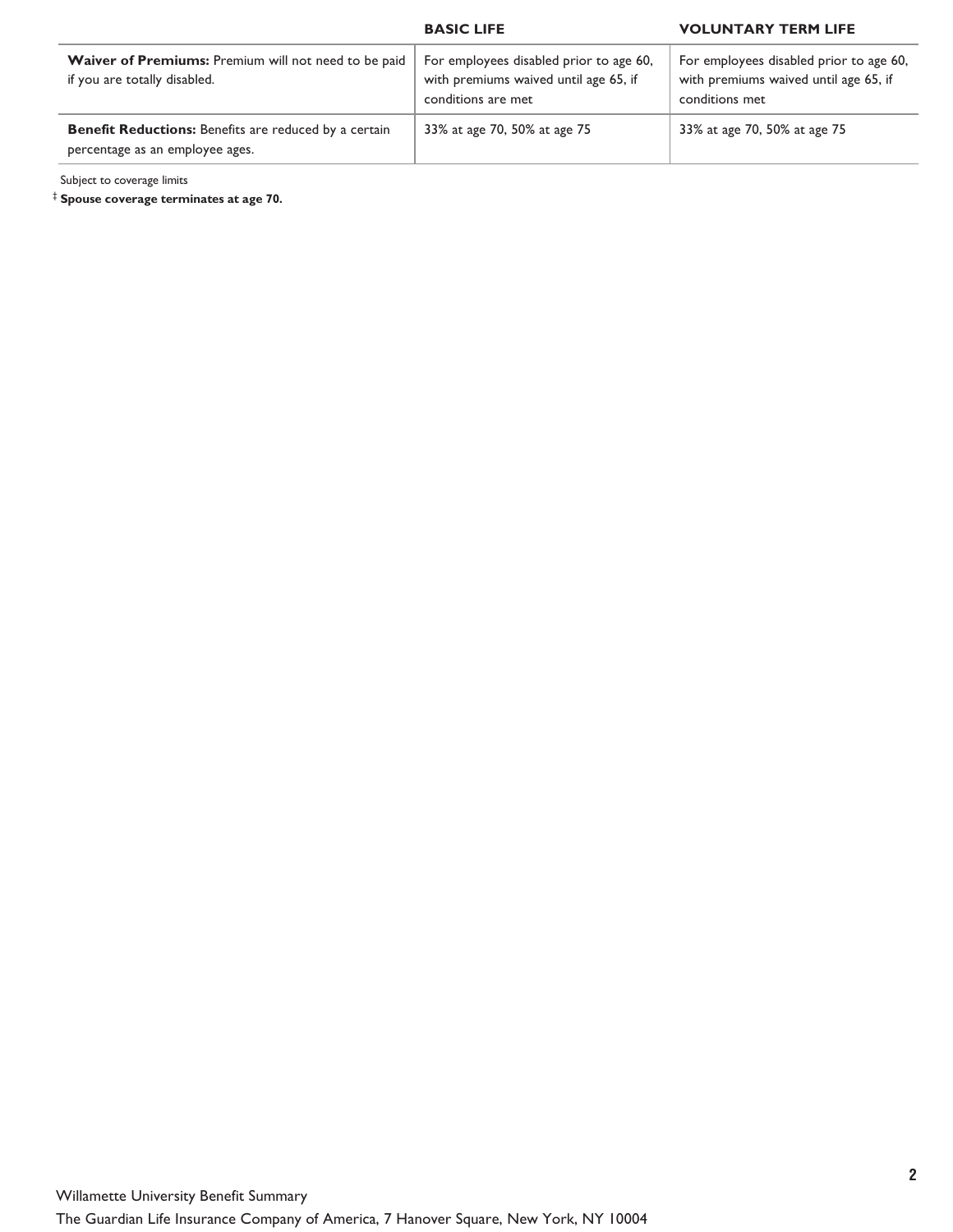# **Voluntary Life Cost Illustration:**

To determine the most appropriate level of coverage, as a rule of thumb, you should consider about 6 - 10 times your annual income, factoring in projected costs to help maintain your family's current life style. To help you assess your needs, you can also go to Guardian Anytime and use our Life Insurance Explorer Tool.

Elect up to 5 times salary, to a maximum of \$600,000. Policy amounts shown based on sample salary amounts only. Use Rate per \$1,000 and enclosed worksheet to calculate your individual premium based on your salary.

|                           | $<$ 30  | $30 - 34$ | $35 - 39$ | $40 - 44$ | 45–49   | $50 - 54$ | $55 - 59$ | $60 - 64$ | $65 - 69$ <sup>T</sup> |
|---------------------------|---------|-----------|-----------|-----------|---------|-----------|-----------|-----------|------------------------|
| Employee rate per \$1,000 | \$0.084 | \$0.104   | \$0.124   | \$0.144   | \$0.204 | \$0.324   | \$0.544   | \$0.754   | \$1.404                |
| Spouse rate per \$1,000   | \$0.091 | \$0.101   | \$0.121   | \$0.131   | \$0.181 | \$0.281   | \$0.431   | \$0.711   | \$1.211                |
| Child rate per \$1,000    | \$0.152 | \$0.152   | \$0.152   | \$0.152   | \$0.152 | \$0.152   | \$0.152   | \$0.152   | \$0.152                |

| <b>Policy Election Amount</b> | Monthly premiums displayed. Cost of AD&D is included.<br><b>Policy Election Cost Per Age Bracket</b> |           |           |           |           |           |           |           |                     |
|-------------------------------|------------------------------------------------------------------------------------------------------|-----------|-----------|-----------|-----------|-----------|-----------|-----------|---------------------|
| Employee                      | $30$                                                                                                 | $30 - 34$ | $35 - 39$ | $40 - 44$ | $45 - 49$ | $50 - 54$ | $55 - 59$ | $60 - 64$ | $65 - 69^{\dagger}$ |
| \$10,000                      | \$.84                                                                                                | \$1.04    | \$1.24    | \$1.44    | \$2.04    | \$3.24    | \$5.44    | \$7.54    | \$14.04             |
| \$20,000                      | \$1.68                                                                                               | \$2.08    | \$2.48    | \$2.88    | \$4.08    | \$6.48    | \$10.88   | \$15.08   | \$28.08             |
| \$30,000                      | \$2.52                                                                                               | \$3.12    | \$3.72    | \$4.32    | \$6.12    | \$9.72    | \$16.32   | \$22.62   | \$42.12             |
| \$40,000                      | \$3.36                                                                                               | \$4.16    | \$4.96    | \$5.76    | \$8.16    | \$12.96   | \$21.76   | \$30.16   | \$56.16             |
| \$50,000                      | \$4.20                                                                                               | \$5.20    | \$6.20    | \$7.20    | \$10.20   | \$16.20   | \$27.20   | \$37.70   | \$70.20             |
| \$60,000                      | \$5.04                                                                                               | \$6.24    | \$7.44    | \$8.64    | \$12.24   | \$19.44   | \$32.64   | \$45.24   | \$84.24             |
| \$70,000                      | \$5.88                                                                                               | \$7.28    | \$8.68    | \$10.08   | \$14.28   | \$22.68   | \$38.08   | \$52.78   | \$98.28             |
| \$80,000                      | \$6.72                                                                                               | \$8.32    | \$9.92    | \$11.52   | \$16.32   | \$25.92   | \$43.52   | \$60.32   | \$112.32            |
| \$90,000                      | \$7.56                                                                                               | \$9.36    | \$11.16   | \$12.96   | \$18.36   | \$29.16   | \$48.96   | \$67.86   | \$126.36            |
| \$100,000                     | \$8.40                                                                                               | \$10.40   | \$12.40   | \$14.40   | \$20.40   | \$32.40   | \$54.40   | \$75.40   | \$140.40            |
| \$110,000                     | \$9.24                                                                                               | \$11.44   | \$13.64   | \$15.84   | \$22.44   | \$35.64   | \$59.84   | \$82.94   | \$154.44            |
| \$120,000                     | \$10.08                                                                                              | \$12.48   | \$14.88   | \$17.28   | \$24.48   | \$38.88   | \$65.28   | \$90.48   | \$168.48            |
| \$130,000                     | \$10.92                                                                                              | \$13.52   | \$16.12   | \$18.72   | \$26.52   | \$42.12   | \$70.72   | \$98.02   | \$182.52            |
| \$140,000                     | \$11.76                                                                                              | \$14.56   | \$17.36   | \$20.16   | \$28.56   | \$45.36   | \$76.16   | \$105.56  | \$196.56            |
| \$150,000                     | \$12.60                                                                                              | \$15.60   | \$18.60   | \$21.60   | \$30.60   | \$48.60   | \$81.60   | \$113.10  | \$210.60            |
| \$160,000                     | \$13.44                                                                                              | \$16.64   | \$19.84   | \$23.04   | \$32.64   | \$51.84   | \$87.04   | \$120.64  | \$224.64            |
| \$170,000                     | \$14.28                                                                                              | \$17.68   | \$21.08   | \$24.48   | \$34.68   | \$55.08   | \$92.48   | \$128.18  | \$238.68            |
| \$180,000                     | \$15.12                                                                                              | \$18.72   | \$22.32   | \$25.92   | \$36.72   | \$58.32   | \$97.92   | \$135.72  | \$252.72            |
| \$190,000                     | \$15.96                                                                                              | \$19.76   | \$23.56   | \$27.36   | \$38.76   | \$61.56   | \$103.36  | \$143.26  | \$266.76            |
| \$200,000                     | \$16.80                                                                                              | \$20.80   | \$24.80   | \$28.80   | \$40.80   | \$64.80   | \$108.80  | \$150.80  | \$280.80            |
| \$210,000                     | \$17.64                                                                                              | \$21.84   | \$26.04   | \$30.24   | \$42.84   | \$68.04   | \$114.24  | \$158.34  | \$294.84            |
| \$220,000                     | \$18.48                                                                                              | \$22.88   | \$27.28   | \$31.68   | \$44.88   | \$71.28   | \$119.68  | \$165.88  | \$308.88            |
| \$230,000                     | \$19.32                                                                                              | \$23.92   | \$28.52   | \$33.12   | \$46.92   | \$74.52   | \$125.12  | \$173.42  | \$322.92            |
| \$240,000                     | \$20.16                                                                                              | \$24.96   | \$29.76   | \$34.56   | \$48.96   | \$77.76   | \$130.56  | \$180.96  | \$336.96            |
| \$250,000                     | \$21.00                                                                                              | \$26.00   | \$31.00   | \$36.00   | \$51.00   | \$81.00   | \$136.00  | \$188.50  | \$351.00            |
| \$260,000                     | \$21.84                                                                                              | \$27.04   | \$32.24   | \$37.44   | \$53.04   | \$84.24   | \$141.44  | \$196.04  | \$365.04            |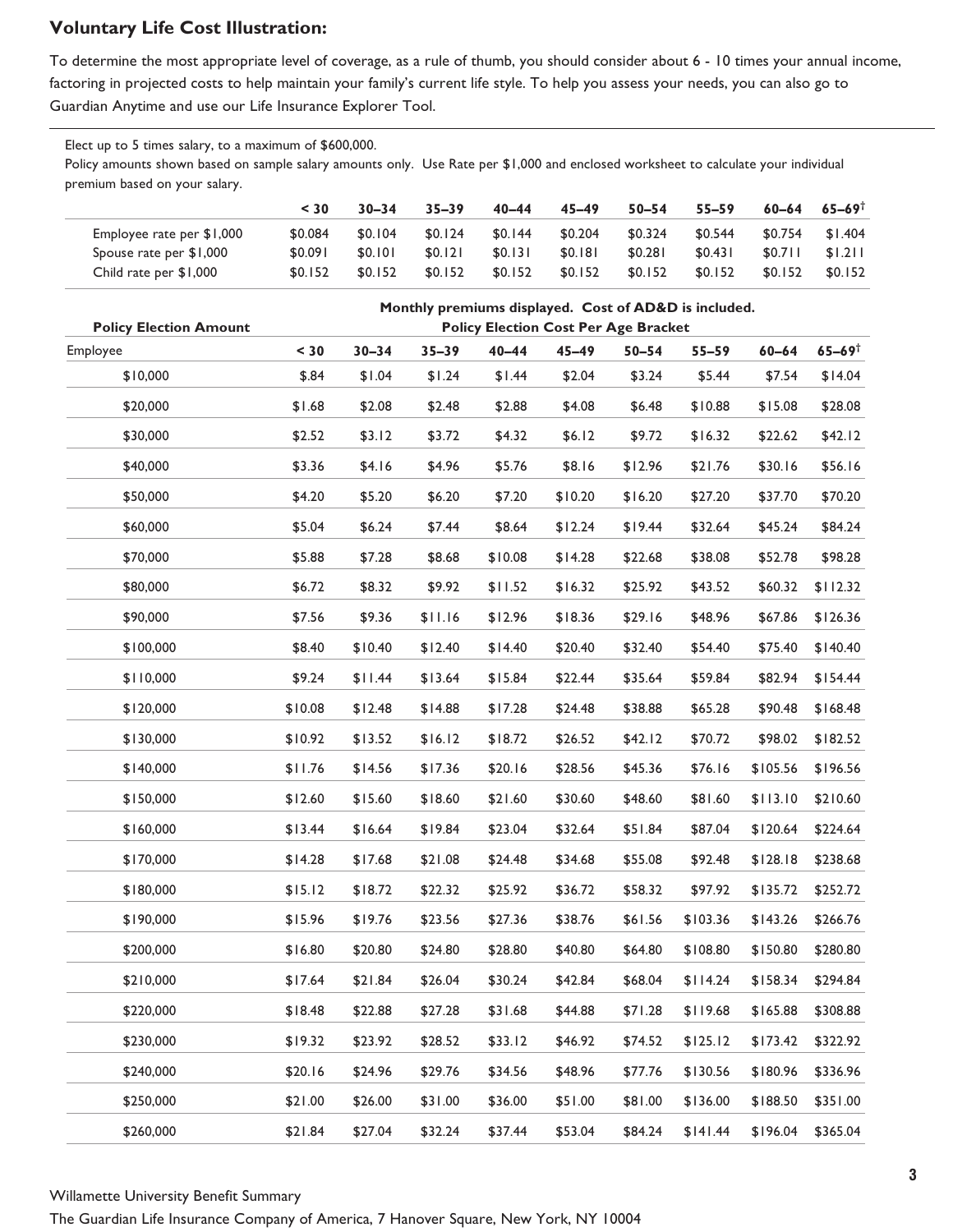|                               | $30$    | $30 - 34$ | $35 - 39$ | $40 - 44$ | $45 - 49$ | $50 - 54$ | $55 - 59$ | $60 - 64$ | $65 - 69^{\dagger}$ |
|-------------------------------|---------|-----------|-----------|-----------|-----------|-----------|-----------|-----------|---------------------|
| \$270,000                     | \$22.68 | \$28.08   | \$33.48   | \$38.88   | \$55.08   | \$87.48   | \$146.88  | \$203.58  | \$379.08            |
| \$280,000                     | \$23.52 | \$29.12   | \$34.72   | \$40.32   | \$57.12   | \$90.72   | \$152.32  | \$211.12  | \$393.12            |
| \$290,000                     | \$24.36 | \$30.16   | \$35.96   | \$41.76   | \$59.16   | \$93.96   | \$157.76  | \$218.66  | \$407.16            |
| \$300,000                     | \$25.20 | \$31.20   | \$37.20   | \$43.20   | \$61.20   | \$97.20   | \$163.20  | \$226.20  | \$421.20            |
| \$310,000                     | \$26.04 | \$32.24   | \$38.44   | \$44.64   | \$63.24   | \$100.44  | \$168.64  | \$233.74  | \$435.24            |
| \$320,000                     | \$26.88 | \$33.28   | \$39.68   | \$46.08   | \$65.28   | \$103.68  | \$174.08  | \$241.28  | \$449.28            |
| \$330,000                     | \$27.72 | \$34.32   | \$40.92   | \$47.52   | \$67.32   | \$106.92  | \$179.52  | \$248.82  | \$463.32            |
| \$340,000                     | \$28.56 | \$35.36   | \$42.16   | \$48.96   | \$69.36   | \$110.16  | \$184.96  | \$256.36  | \$477.36            |
| \$350,000                     | \$29.40 | \$36.40   | \$43.40   | \$50.40   | \$71.40   | \$113.40  | \$190.40  | \$263.90  | \$491.40            |
| \$360,000                     | \$30.24 | \$37.44   | \$44.64   | \$51.84   | \$73.44   | \$116.64  | \$195.84  | \$271.44  | \$505.44            |
| \$370,000                     | \$31.08 | \$38.48   | \$45.88   | \$53.28   | \$75.48   | \$119.88  | \$201.28  | \$278.98  | \$519.48            |
| \$380,000                     | \$31.92 | \$39.52   | \$47.12   | \$54.72   | \$77.52   | \$123.12  | \$206.72  | \$286.52  | \$533.52            |
| \$390,000                     | \$32.76 | \$40.56   | \$48.36   | \$56.16   | \$79.56   | \$126.36  | \$212.16  | \$294.06  | \$547.56            |
| \$400,000                     | \$33.60 | \$41.60   | \$49.60   | \$57.60   | \$81.60   | \$129.60  | \$217.60  | \$301.60  | \$561.60            |
| \$410,000                     | \$34.44 | \$42.64   | \$50.84   | \$59.04   | \$83.64   | \$132.84  | \$223.04  | \$309.14  | \$575.64            |
| \$420,000                     | \$35.28 | \$43.68   | \$52.08   | \$60.48   | \$85.68   | \$136.08  | \$228.48  | \$316.68  | \$589.68            |
| \$430,000                     | \$36.12 | \$44.72   | \$53.32   | \$61.92   | \$87.72   | \$139.32  | \$233.92  | \$324.22  | \$603.72            |
| \$440,000                     | \$36.96 | \$45.76   | \$54.56   | \$63.36   | \$89.76   | \$142.56  | \$239.36  | \$331.76  | \$617.76            |
| \$450,000                     | \$37.80 | \$46.80   | \$55.80   | \$64.80   | \$91.80   | \$145.80  | \$244.80  | \$339.30  | \$631.80            |
| \$460,000                     | \$38.64 | \$47.84   | \$57.04   | \$66.24   | \$93.84   | \$149.04  | \$250.24  | \$346.84  | \$645.84            |
| \$470,000                     | \$39.48 | \$48.88   | \$58.28   | \$67.68   | \$95.88   | \$152.28  | \$255.68  | \$354.38  | \$659.88            |
| \$480,000                     | \$40.32 | \$49.92   | \$59.52   | \$69.12   | \$97.92   | \$155.52  | \$261.12  | \$361.92  | \$673.92            |
| \$490,000                     | \$41.16 | \$50.96   | \$60.76   | \$70.56   | \$99.96   | \$158.76  | \$266.56  | \$369.46  | \$687.96            |
| \$600,000                     | \$50.40 | \$62.40   | \$74.40   | \$86.40   | \$122.40  | \$194.40  | \$326.40  | \$452.40  | \$842.40            |
| <b>Policy Election Amount</b> |         |           |           |           |           |           |           |           |                     |
| Spouse/DP                     |         |           |           |           |           |           |           |           |                     |
| \$5,000                       | \$.46   | \$.51     | \$.61     | \$.66     | \$.91     | \$1.41    | \$2.16    | \$3.56    | \$6.06              |
| \$15,000                      | \$1.37  | \$1.52    | \$1.82    | \$1.97    | \$2.72    | \$4.22    | \$6.47    | \$10.67   | \$18.17             |
| \$25,000                      | \$2.28  | \$2.53    | \$3.03    | \$3.28    | \$4.53    | \$7.03    | \$10.78   | \$17.78   | \$30.28             |
| \$35,000                      | \$3.19  | \$3.54    | \$4.24    | \$4.59    | \$6.34    | \$9.84    | \$15.09   | \$24.89   | \$42.39             |
| \$45,000                      | \$4.10  | \$4.55    | \$5.45    | \$5.90    | \$8.15    | \$12.65   | \$19.40   | \$32.00   | \$54.50             |
| \$55,000                      | \$5.01  | \$5.56    | \$6.66    | \$7.21    | \$9.96    | \$15.46   | \$23.71   | \$39.11   | \$66.61             |
| \$65,000                      | \$5.92  | \$6.57    | \$7.87    | \$8.52    | \$11.77   | \$18.27   | \$28.02   | \$46.22   | \$78.72             |

## **Voluntary Life Cost Illustration** continued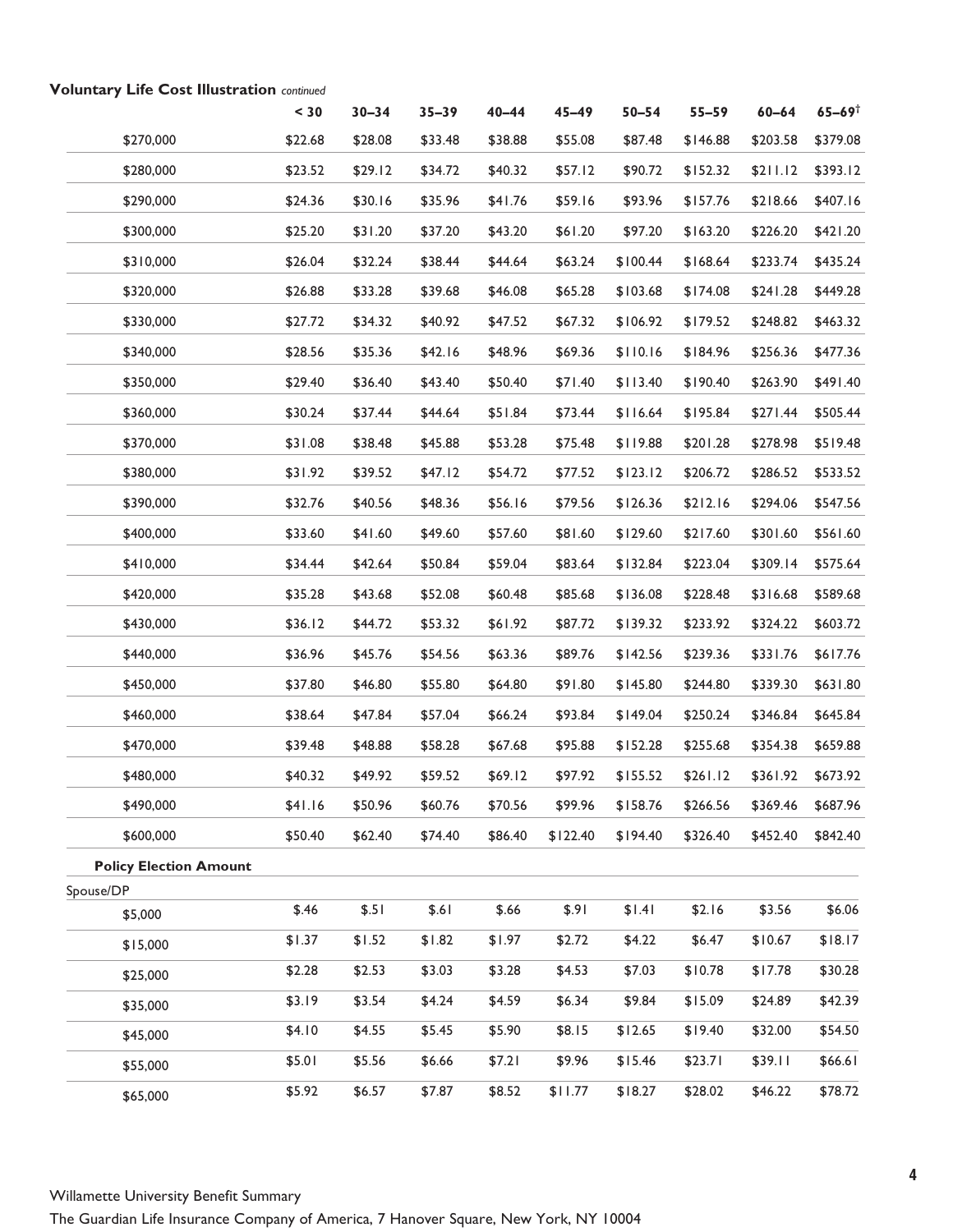|                               | $30$    | $30 - 34$ | $35 - 39$ | $40 - 44$ | $45 - 49$ | $50 - 54$ | $55 - 59$ | $60 - 64$ | $65 - 69^{\dagger}$ |
|-------------------------------|---------|-----------|-----------|-----------|-----------|-----------|-----------|-----------|---------------------|
| \$75,000                      | \$6.83  | \$7.58    | \$9.08    | \$9.83    | \$13.58   | \$21.08   | \$32.33   | \$53.33   | \$90.83             |
| \$85,000                      | \$7.74  | \$8.59    | \$10.29   | \$11.14   | \$15.39   | \$23.89   | \$36.64   | \$60.44   | \$102.94            |
| \$95,000                      | \$8.65  | \$9.60    | \$11.50   | \$12.45   | \$17.20   | \$26.70   | \$40.95   | \$67.55   | \$115.05            |
| \$105,000                     | \$9.56  | \$10.61   | \$12.71   | \$13.76   | \$19.01   | \$29.51   | \$45.26   | \$74.66   | \$127.16            |
| \$115,000                     | \$10.47 | \$11.62   | \$13.92   | \$15.07   | \$20.82   | \$32.32   | \$49.57   | \$81.77   | \$139.27            |
| \$125,000                     | \$11.38 | \$12.63   | \$15.13   | \$16.38   | \$22.63   | \$35.13   | \$53.88   | \$88.88   | \$151.38            |
| \$135,000                     | \$12.29 | \$13.64   | \$16.34   | \$17.69   | \$24.44   | \$37.94   | \$58.19   | \$95.99   | \$163.49            |
| \$145,000                     | \$13.20 | \$14.65   | \$17.55   | \$19.00   | \$26.25   | \$40.75   | \$62.50   | \$103.10  | \$175.60            |
| \$155,000                     | \$14.11 | \$15.66   | \$18.76   | \$20.31   | \$28.06   | \$43.56   | \$66.81   | \$110.21  | \$187.71            |
| \$165,000                     | \$15.02 | \$16.67   | \$19.97   | \$21.62   | \$29.87   | \$46.37   | \$71.12   | \$117.32  | \$199.82            |
| \$175,000                     | \$15.93 | \$17.68   | \$21.18   | \$22.93   | \$31.68   | \$49.18   | \$75.43   | \$124.43  | \$211.93            |
| \$185,000                     | \$16.84 | \$18.69   | \$22.39   | \$24.24   | \$33.49   | \$51.99   | \$79.74   | \$131.54  | \$224.04            |
| \$195,000                     | \$17.75 | \$19.70   | \$23.60   | \$25.55   | \$35.30   | \$54.80   | \$84.05   | \$138.65  | \$236.15            |
| \$205,000                     | \$18.66 | \$20.71   | \$24.81   | \$26.86   | \$37.11   | \$57.61   | \$88.36   | \$145.76  | \$248.26            |
| \$215,000                     | \$19.57 | \$21.72   | \$26.02   | \$28.17   | \$38.92   | \$60.42   | \$92.67   | \$152.87  | \$260.37            |
| \$225,000                     | \$20.48 | \$22.73   | \$27.23   | \$29.48   | \$40.73   | \$63.23   | \$96.98   | \$159.98  | \$272.48            |
| \$235,000                     | \$21.39 | \$23.74   | \$28.44   | \$30.79   | \$42.54   | \$66.04   | \$101.29  | \$167.09  | \$284.59            |
| \$245,000                     | \$22.30 | \$24.75   | \$29.65   | \$32.10   | \$44.35   | \$68.85   | \$105.60  | \$174.20  | \$296.70            |
| \$250,000                     | \$22.75 | \$25.25   | \$30.25   | \$32.75   | \$45.25   | \$70.25   | \$107.75  | \$177.75  | \$302.75            |
| <b>Policy Election Amount</b> |         |           |           |           |           |           |           |           |                     |
| Child(ren)                    |         |           |           |           |           |           |           |           |                     |
| \$5,000                       | \$0.76  | \$0.76    | \$0.76    | \$0.76    | \$0.76    | \$0.76    | \$0.76    | \$0.76    | \$0.76              |
| \$10,000                      | \$1.52  | \$1.52    | \$1.52    | \$1.52    | \$1.52    | \$1.52    | \$1.52    | \$1.52    | \$1.52              |

## **Voluntary Life Cost Illustration** continued

Guarantee Issue Amount: Employee \$300,000; Spouse \$20,000; Child \$10,000

Premiums for Voluntary Life Increase in five-year increments

‡**Spouse/DP coverage premium is based on Employee age. Coverage for the spouse terminates at spouse's age 70.** †Benefit reductions apply.

# **Manage Your Benefits:**

## **Need Assistance?**

Go to www.GuardianAnytime.com to access secure information about your Guardian benefits. Your on-line account will be set up within 30 days after your plan effective date.

Call the Guardian Helpline (888) 600-1600, weekdays, 8:00 AM to 8:30 PM, EST. Refer to your member ID (social security number) and your plan number: 00510968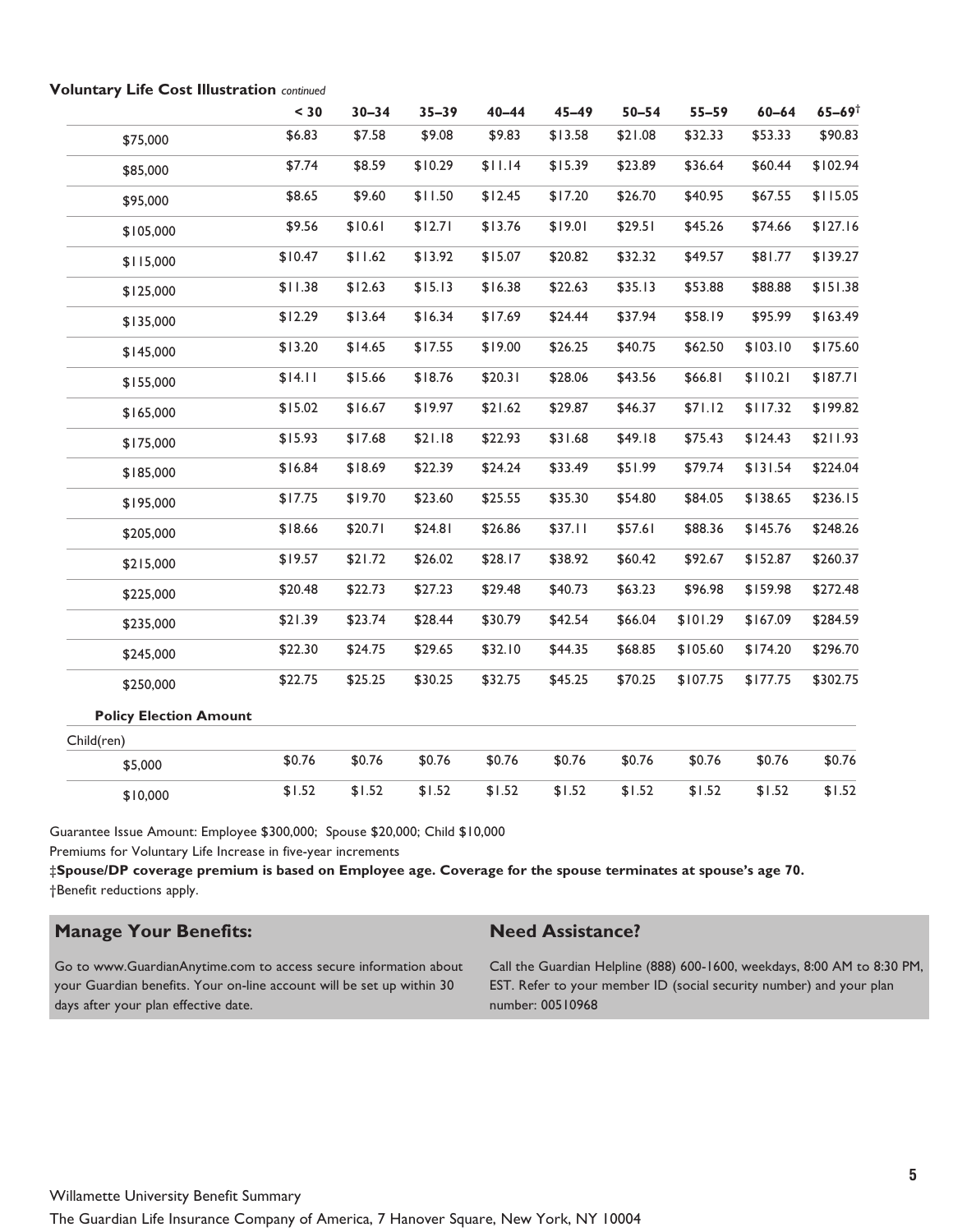# **LIMITATIONS AND EXCLUSIONS:**

#### **A SUMMARY OF PLAN LIMITATIONS AND EXCLUSIONS FOR LIFE AND AD&D COVERAGE:**

You must be working full-time on the effective date of your coverage; otherwise, your coverage becomes effective after you have completed a specific waiting period. Employees must be legally working in the United States in order to be eligible for coverage. Underwriting must approve coverage for employees on temporary assignment: (a) exceeding one year; or (b) in an area under travel warning by the US Department of State. Subject to state specific variations. Evidence of Insurability is required on all late enrollees. This coverage will not be effective until approved by a Guardian underwriter. This proposal is hedged subject to satisfactory financial evaluation. Please refer to certificate of coverage for full plan description.

Dependent life insurance will not take effect if a dependent, other than a newborn, is confined to the hospital or other health care facility or is unable to perform the normal activities of someone of like age and sex.

Accelerated Life Benefit is not paid to an employee under the following circumstances: one who is required by law to use the benefit to pay creditors; is required by court order to pay the benefit to another person; is required by a government agency to use the payment to receive a government benefit; or loses his or her group coverage before an accelerated benefit is paid.

#### **Voluntary Life Only:**

We pay no benefits if the insured's death is due to suicide within two years from the insured's original effective date. This two year limitation also applies to any increase in benefit. This exclusion may vary according to state law. Late entrants and benefit increases require underwriting approval.

#### GP-1-R-LB-90, GP-1-R-EOPT-96

Guarantee Issue/Conditional Issue amounts may vary based on age and case size. See your Plan Administrator for details. Late entrants and benefit increases require underwriting approval.

For AD&D: We pay no benefits for any loss caused: by willful self-injury; sickness, disease or medical treatment; by participating in a civil disorder or committing a felony; Traveling on any type of aircraft while having duties er on that aircraft; by declared or undeclared act of war or armed aggression; while a member of any armed force (May vary by state); while driving a motor vehicle without a current, valid driver's license; by legal intoxication; or by voluntarily using a non-prescription controlled substance. Contract #GP-1-R-ADCL1-00 et al. We won't pay more than 100% of the Insurance amount for all losses due to the same accident, except as stated. The loss must occur within 365 days of the accident. Please see contract for specific definition; definition of loss may vary depending on the benefit payable.

**Enhanced AD&D:** A loss may be defined as death, quadriplegia, loss of speech and hearing, loss of cognitive function, comatose state in excess of one month, hemiplegia or paraplegia. The loss must occur within 365 days of the accident. Please see contract for specific definition; definition of loss may vary depending on the benefit payable.

This handout is for illustration purposes only and is an approximation, premium amounts may be amended.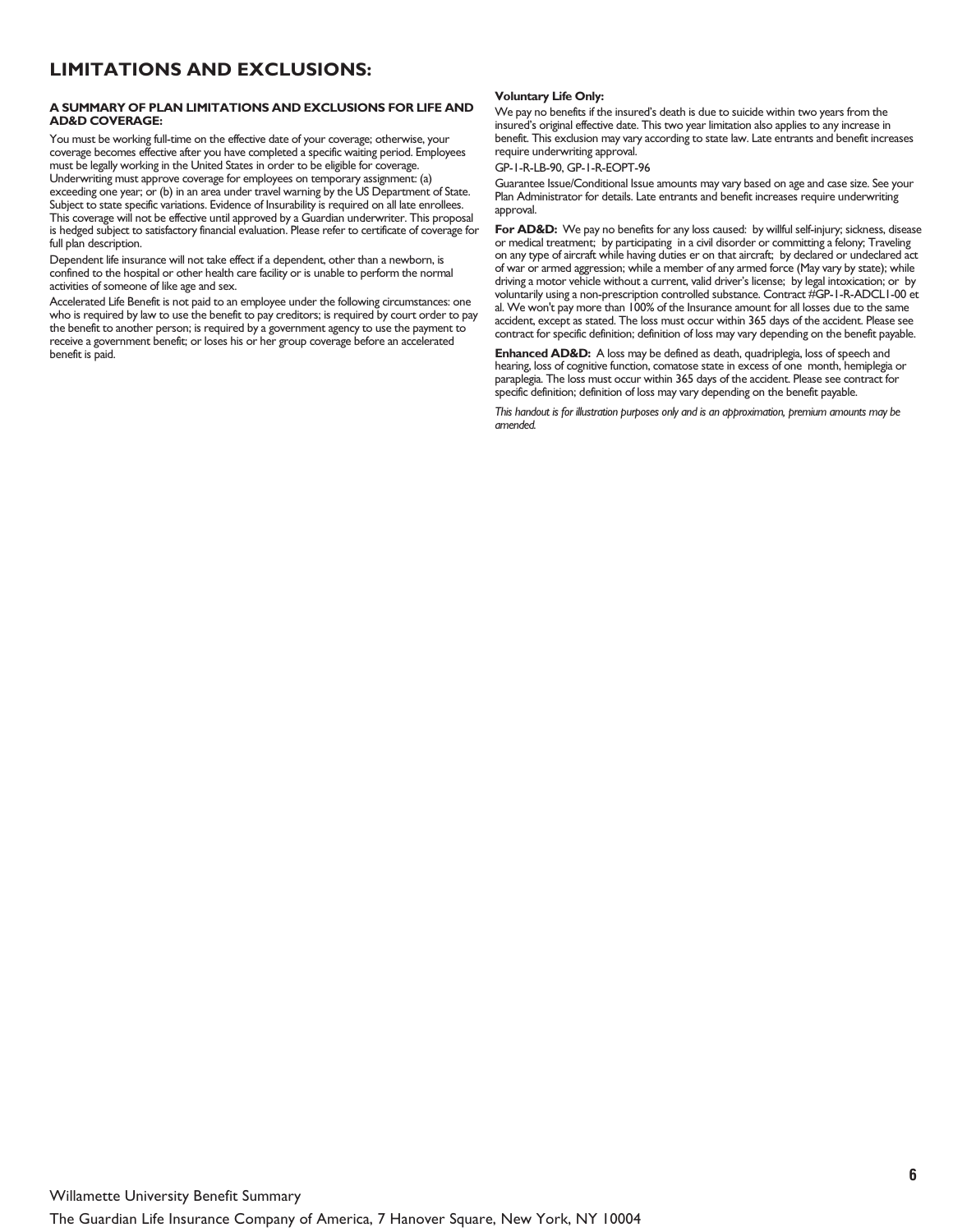

# **Group Number:** 00510968

# **Effective:** April 01, 2015 **Long-Term Disability Benefit Summary**

# **About Your Benefits:**

You probably have insurance for your car or home, but what about the source of income that pays for it? You rely on your paycheck for so many things, but what if you were suddenly unable to work due to an accident or illness? How will you put food on the table, pay your mortgage or heat your home? Disability insurance can help replace lost income and make a difficult time a little easier. Protect your most valuable asset, your paycheck-enroll today!

# **What Your Benefits Cover:**

|                                                                                                                                                                                                                                                 | <b>Long-Term Disability</b>                                                    |
|-------------------------------------------------------------------------------------------------------------------------------------------------------------------------------------------------------------------------------------------------|--------------------------------------------------------------------------------|
| Coverage amount                                                                                                                                                                                                                                 | 60% of salary to maximum \$6000/month                                          |
| Maximum payment period: Maximum length of time you can<br>receive disability benefits.                                                                                                                                                          | To age 65, standard ADEA                                                       |
| Accident benefits begin: The length of time you must be disabled<br>before benefits begin.                                                                                                                                                      | Day 91                                                                         |
| Illness benefits begin: The length of time you must be disabled<br>before benefits begin.                                                                                                                                                       | Day 91                                                                         |
| COLA (Cost of Living Adjustment): Increases your net monthly<br>benefit annually by a specified percent.                                                                                                                                        | Monthly benefit increase of 3% (fixed). Unlimited adjustments.                 |
| Conversion: Allows you to continue disability coverage after your<br>group plan has terminated.                                                                                                                                                 | Yes                                                                            |
| Evidence of Insurability: A health statement requiring you to<br>answer a few medical history questions.                                                                                                                                        | Health Statement may be required                                               |
| Guarantee Issue: The 'guarantee' means you are not required to<br>answer health questions to qualify for coverage up to and including<br>the specified amount, when applicant signs up for coverage during the<br>initial enrollment period.    | We Guarantee Issue \$6000 in coverage                                          |
| Minimum work hours/week: Minimum number of hours you must<br>regularly work each week to be eligible for coverage.                                                                                                                              | 30                                                                             |
| Pre-existing conditions: A pre-existing condition includes any<br>condition/symptom for which you, in the specified time period prior<br>to coverage in this plan, consulted with a physician, received<br>treatment, or took prescribed drugs. | 3 months look back; 12 months after exclusion                                  |
| Retirement Savings Benefit: Provides an additional benefit that is<br>paid into an annuity while you are disabled.                                                                                                                              | 10% to a maximum of \$3000 per quarter after a specified qualifying<br>period. |
| Survivor benefit: Additional benefit payable to your family if you die<br>while disabled.                                                                                                                                                       | 3 months                                                                       |